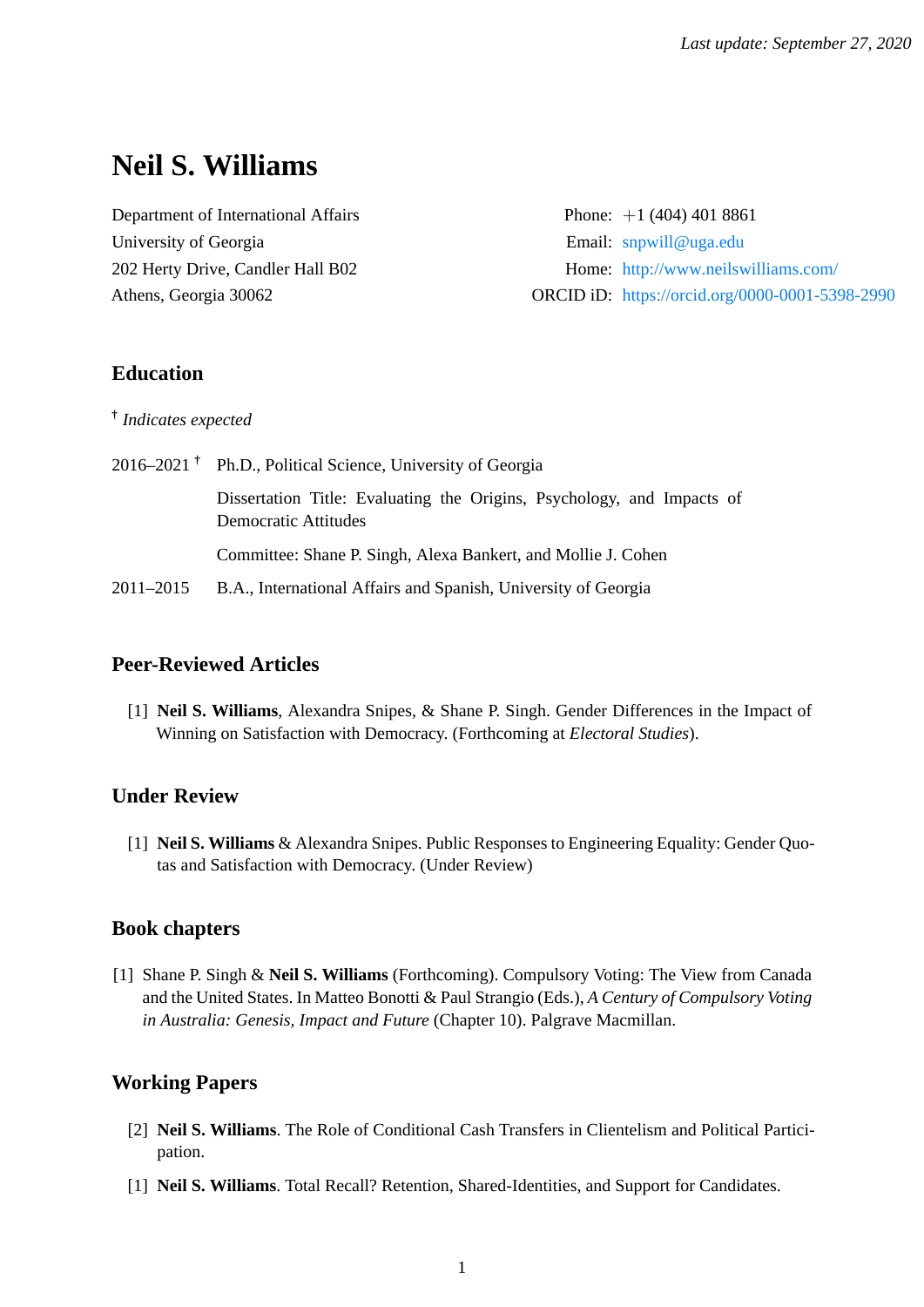# **Teaching**

INTL 4305: Comparative Public Opinion and Participation–Fall 2020, *Instructor of Record*

Statistics and Data Analysis II: The Basics of Regression–ICPSR Summer Program 2020, *Teaching Assistant*

Bayesian Modeling for the Social Sciences I:Introduction and Application–ICPSR Summer Program 2020, 2019, 2018, *Teaching Assistant*

INTL 1100H: Introduction to Global Issues (Honors)–Spring 2020, Fall 2019, *Instructor of Record*

Data Management Workshop: Managing Data in R–January 2020, University of Georgia

Multilevel Modeling Workshop: July 16, 2019, Guest Lecturer in Applied Bayesian Course at ICPSR Summer 2019

POLS 1101: Introduction to American Government Spring 2019, Fall 2018, Spring 2017, Fall 2016, *Teaching Assistant*

# **Honours and Awards**

- [9] Tapley Bennett Award for Research Productivity \$800, Summer 2020
- [8] Innovative and Interdisciplinary Research Grant \$2000, Spring 2020
- [7] Clute-Nigro Grant \$400, Fall 2019
- [6] SPIA Departmental Seed Grant \$4000, Fall 2019
- [5] Christopher S. Allen Graduate Student Award for Excellence in Teaching, Spring 2019
- [4] Office of Instruction Outstanding Teaching Assistant Award, Spring 2019
- [3] Graduate School Travel Award, Spring 2019
- [2] International Affairs Departmental Travel Award, Spring 2019, Spring 2017
- [1] Graduate Student Travel Award, Southeast Latin American Behavior Mini-conference, September 2018, Nashville.

# **Contributed Presentations**

- [7] **Neil S. Williams** & Tomas Okal. Mobilizing the Poor: The Conditional Impacts of Clientelism and Electoral Competition on Turnout. Midwest Association of Public Opinion Research Annual Meeting. October 2019, Chicago.
- [6] **Neil S. Williams**, Alexandra Snipes, & Shane P. Singh. Gender Differences in the Impact of Winning on Satisfaction with Democracy. American Political Science Association Meeting. August 2019, Washington D.C..
- [5] **Neil S. Williams**. Remembering Information on Candidates: The Effects of Political Knowledge and Shared-Identities. Midwest Political Science Association Meeting. April 2019, Chicago.